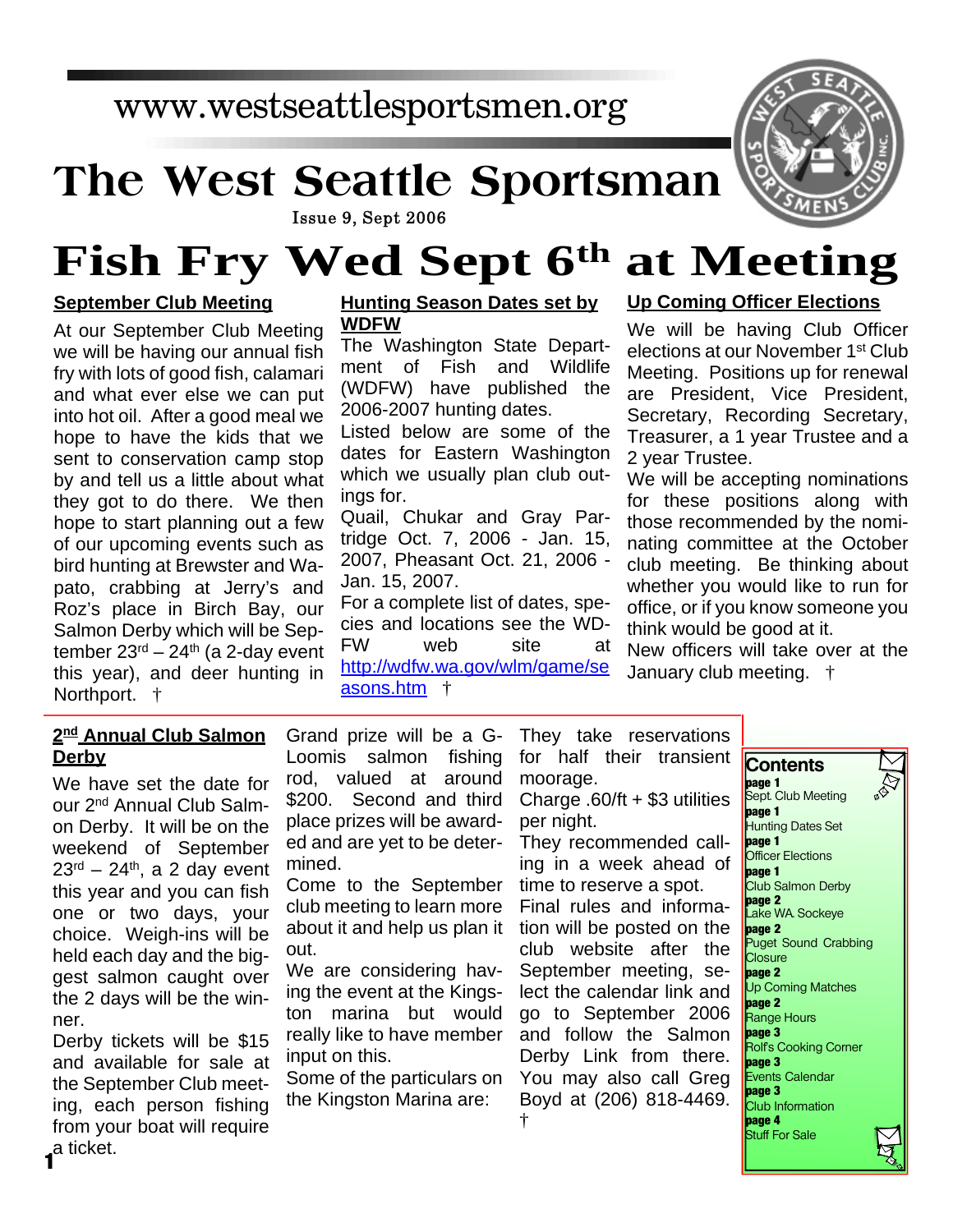#### **Lake Washington Sockeye fishing**

I hope you were all able to make it out to Lake Washington this year for one of the best Sockeye seasons I can remember. On the boat I was on we

fished most of the open days (except the opening weekend) and took in about 55 Sockeye total for the season. That was fishing with 4 poles out most of the time. Our



Laura's Big Sockeye Cam's Little Beauty



A Good Days Catch!

**Up coming Small bore & Air Matches** Nov 18 Centralia JORC (West) Dec 9 Olympia JOARC (West)

### Sep 9-10 Tacoma State Conventional Prone Championship<br>Sept 23-24 Tacoma Schützenfest / Outdoor Int'l Championsh Schützenfest / Outdoor Int'l Championship Nov 4-5 Olympia State Indoor Int'l 3-P Championship (West)

#### **Crabbing in most areas of Puget Sound will close after the Labor Day weekend**

OLYMPIA – The Washington Department of Fish and Wildlife (WDFW) reminds sport crabbers that eight areas of Puget Sound will close to recreational crabbing for a catch assessment after the Labor Day weekend.

The scheduled closure will begin Monday, Sept. 4 at one hour past sunset in marine areas 6 (eastern Strait of Juan de Fuca), 7 South (San Juan Islands), 8-1 (Deception Pass to East Point), 8-2 (East Point to Possession Point), 9 (Admiralty Inlet), 10 (Seattle/Bremerton), 11

(Tacoma/Vashon) and 12 (Hood Canal).

Prior to the closure, crabbing in those areas will be open two extra days – Sunday, Sept. 3 and Monday, Sept. 4 – through the Labor Day weekend. Usually, crab fishing is limited to Wednesdays through Saturdays in those eight marine areas.

"Under the season schedule, recreational crab fishing will be open for six straight days in most areas of Puget Sound before the closure takes effect." said Lisa Veneroso, a WDFW shellfish manager. "That's a popular time to get out on the water."

In October, once the catch assessment is completed, WDFW will reopen crab fishing in waters where the catch has not met area quotas, Veneroso said.

Several areas of Puget Sound will not be affected by the Sept. 4 closure, including marine areas 4 and 5 (western Strait of Juan de Fuca), 13 (southernmost Puget Sound) and the eastern and northern portions of Marine Area 7 (Anacortes to Bellingham and Point Roberts). †

#### **Range Hours and Activity**

Monday - Small Bore - 6 PM Tuesday - Air Pistol & Air Rifle Wednesday - Juniors - Call Fred Burr at 206-935-4883 for information. Cost: Adult members \$2.00, nonmembers \$4.00, Juniors \$1.00.

Issue 9, Sept 2006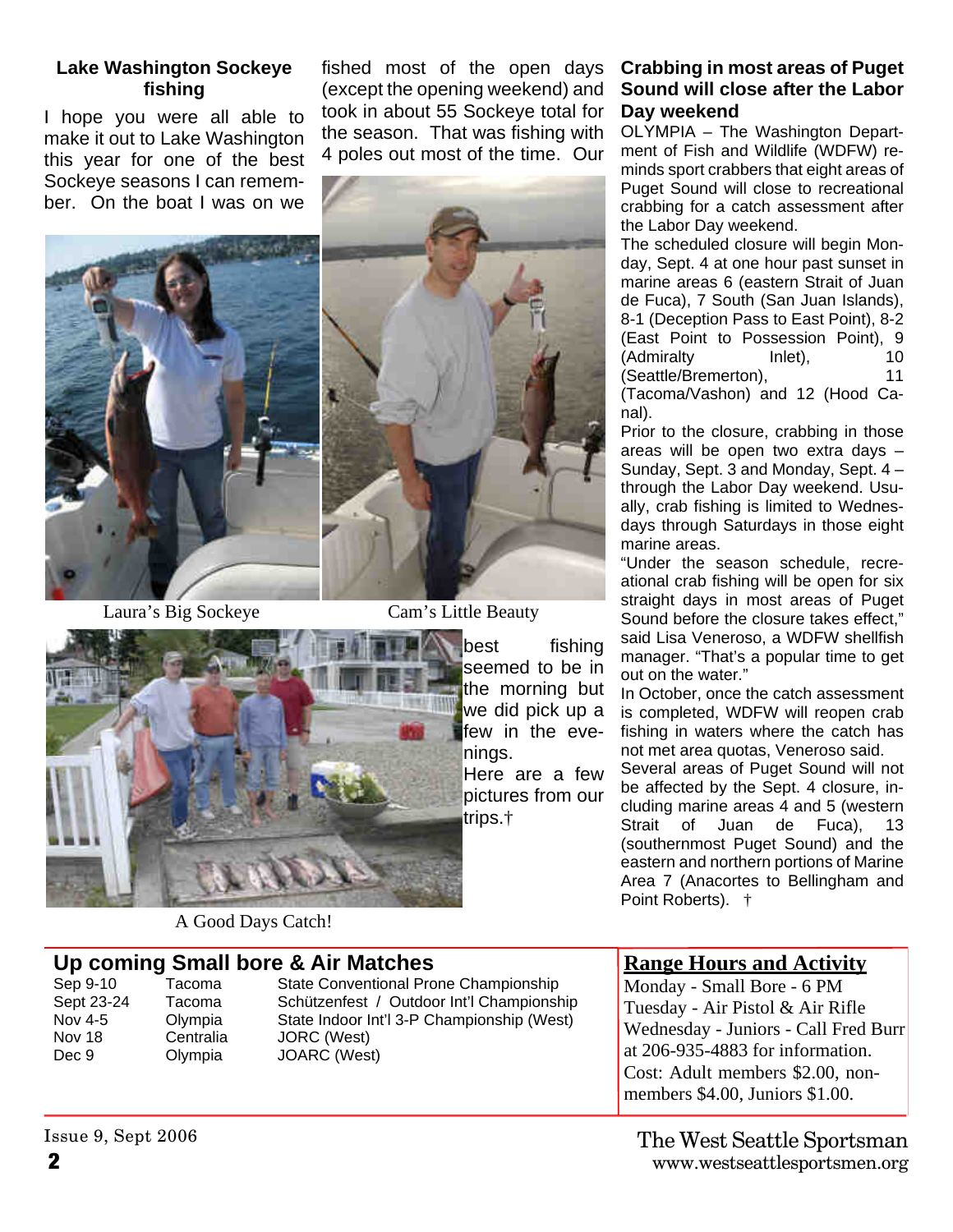# **The West Seattle Sportsmen's Club**

| <b>Sponsors of the Roger Dahl Rifle Training Range</b>                                                                                                                                                          |                                          |                                                                     |                                         |                                                             |
|-----------------------------------------------------------------------------------------------------------------------------------------------------------------------------------------------------------------|------------------------------------------|---------------------------------------------------------------------|-----------------------------------------|-------------------------------------------------------------|
| <b>OFFICERS</b>                                                                                                                                                                                                 |                                          | <b>TRUSTEES</b>                                                     |                                         |                                                             |
| President – Cam Robison                                                                                                                                                                                         | 206-431-8337                             | Jerry Mascio                                                        | 206-937-3614                            |                                                             |
| Vice Pres. - Greg Boyd                                                                                                                                                                                          | 425-337-3771                             | <b>Frank Novito</b>                                                 |                                         |                                                             |
| Secretary - Tony Olszewski                                                                                                                                                                                      | 425-226-5643                             | Rolf Erickson                                                       |                                         |                                                             |
| Treasurer - Fred Burr                                                                                                                                                                                           | 206-935-4883                             |                                                                     |                                         |                                                             |
| Rec. Sec. - Richard                                                                                                                                                                                             |                                          | George                                                              | Contact us at:                          |                                                             |
| <u>Impossibly Easy</u><br><b>Breakfast Bake</b>                                                                                                                                                                 | Rolf's Cooking Corner in 10-inch skillet | over medium                                                         | <u>Events Calendar</u>                  | Sept 1 <sup>st</sup> -2 <sup>nd</sup> - Crabbing at Jerry's |
| Ringing the breakfast bell has                                                                                                                                                                                  |                                          | heat, stirring occa-<br>sionally, until sau-                        | Sept 6 <sup>th</sup> - Fish Fry at Club |                                                             |
| never been easier! Enjoy all the                                                                                                                                                                                |                                          | sage is no longer                                                   | Meeting                                 |                                                             |
| traditional tastes of breakfast in                                                                                                                                                                              |                                          | pink; drain. Stir to-                                               |                                         | Sept 8 <sup>th</sup> -9 <sup>th</sup> - Crabbing at Jerry's |
| one easy pie.<br>2 packages (12 ounces each)                                                                                                                                                                    |                                          | gether sausage mix-                                                 | Sept 23rd-24th - Salmon Derby           |                                                             |
| bulk pork sausage                                                                                                                                                                                               |                                          | ture, potatoes and 1                                                | Oct 7 <sup>th</sup> - Eastern WA Quail  |                                                             |
| 1 medium bell pepper, chopped                                                                                                                                                                                   |                                          | 1/2 cups of the                                                     |                                         |                                                             |
| $(1 \text{ cup})$                                                                                                                                                                                               |                                          | cheese in baking                                                    |                                         | <b>Season Opens</b>                                         |
| 1 medium onion, chopped                                                                                                                                                                                         |                                          | dish.                                                               |                                         | Oct 21st - Eastern WA Pheasant                              |
| $(1/2 \text{ cup})$<br>3 cups frozen hash brown                                                                                                                                                                 |                                          | 2. Stir Bisquick mix,<br>milk,<br>pepper and<br>eggs until blended. |                                         | <b>Season Opens</b>                                         |
| potatoes<br>2 cups shredded Cheddar cheese                                                                                                                                                                      |                                          | Pour<br>into<br>baking                                              | If you have any ideas for pro-          |                                                             |
| (8 ounces)                                                                                                                                                                                                      |                                          | dish.                                                               |                                         | grams to have at the club meet-                             |
| 1 cup Original Bisquick® mix                                                                                                                                                                                    |                                          | 3. Bake uncovered                                                   |                                         | ings or any good outing ideas let                           |
| 2 cups milk                                                                                                                                                                                                     | 40 to 45 minutes or until knife inserted |                                                                     | one of the Officers or Trustees         |                                                             |
| 1/4 teaspoon pepper                                                                                                                                                                                             |                                          | in center comes out clean. Sprinkle with                            | know. You may contact us at:            |                                                             |
| 4 eggs<br>1. Heat oven to 400°F. Grease rect-                                                                                                                                                                   |                                          | remaining cheese. Bake 1 to 2 minutes                               |                                         | info@westseattlesportsmen.org                               |
| angular baking dish, 13x9x2 inches.                                                                                                                                                                             | longer or just until cheese is melted.   |                                                                     |                                         |                                                             |
| Cook sausage, bell pepper and onion                                                                                                                                                                             | Cool 5 minutes. †                        |                                                                     |                                         |                                                             |
|                                                                                                                                                                                                                 |                                          |                                                                     |                                         |                                                             |
| <b>MEMBERSHIP APPLICATION</b><br><b>Renewal</b><br><b>New</b>                                                                                                                                                   |                                          |                                                                     |                                         |                                                             |
| <b>WEST SEATTLE SPORTSMEN'S CLUB</b>                                                                                                                                                                            |                                          |                                                                     |                                         |                                                             |
|                                                                                                                                                                                                                 |                                          |                                                                     | Date                                    |                                                             |
|                                                                                                                                                                                                                 | of                                       |                                                                     |                                         | , Washington, being interested in the                       |
|                                                                                                                                                                                                                 |                                          |                                                                     |                                         |                                                             |
| propagation and conservation of game birds, game animals, and fish in the State of Washington, do hereby apply<br>for membership in the WEST SEATTLE SPORTSMEN'S CLUB and tender herewith the sum of \$25.00 in |                                          |                                                                     |                                         |                                                             |
| payment of one year's dues.                                                                                                                                                                                     |                                          |                                                                     |                                         |                                                             |
|                                                                                                                                                                                                                 |                                          |                                                                     |                                         |                                                             |
| "I solemnly swear that I will abide by the Constitution and By-Laws of the West Seattle Sportsmen's Club and                                                                                                    |                                          |                                                                     |                                         |                                                             |
| help in its up-building and I will not willfully disobey the Game Laws wherever I fish or hunt. I will always be                                                                                                |                                          |                                                                     |                                         |                                                             |
| a true sportsman both in the field and to my brother members at all times.                                                                                                                                      |                                          |                                                                     |                                         |                                                             |
|                                                                                                                                                                                                                 |                                          | If you would like to<br>receive the Club                            |                                         |                                                             |
|                                                                                                                                                                                                                 |                                          | newsletter by email<br>check here.                                  |                                         |                                                             |
|                                                                                                                                                                                                                 |                                          |                                                                     |                                         |                                                             |
|                                                                                                                                                                                                                 |                                          |                                                                     |                                         |                                                             |
|                                                                                                                                                                                                                 |                                          |                                                                     |                                         |                                                             |
| (New Only)                                                                                                                                                                                                      |                                          |                                                                     |                                         |                                                             |
| The West Seattle Sportsman                                                                                                                                                                                      |                                          |                                                                     |                                         | Issue 9, Sept 2006                                          |

 $\blacksquare$  $\blacksquare$  $\blacksquare$ 

 $\blacksquare$ 

Г

Г

Г

п

Þ

Ė  $\blacksquare$ ī  $\blacksquare$  $\frac{1}{2}$